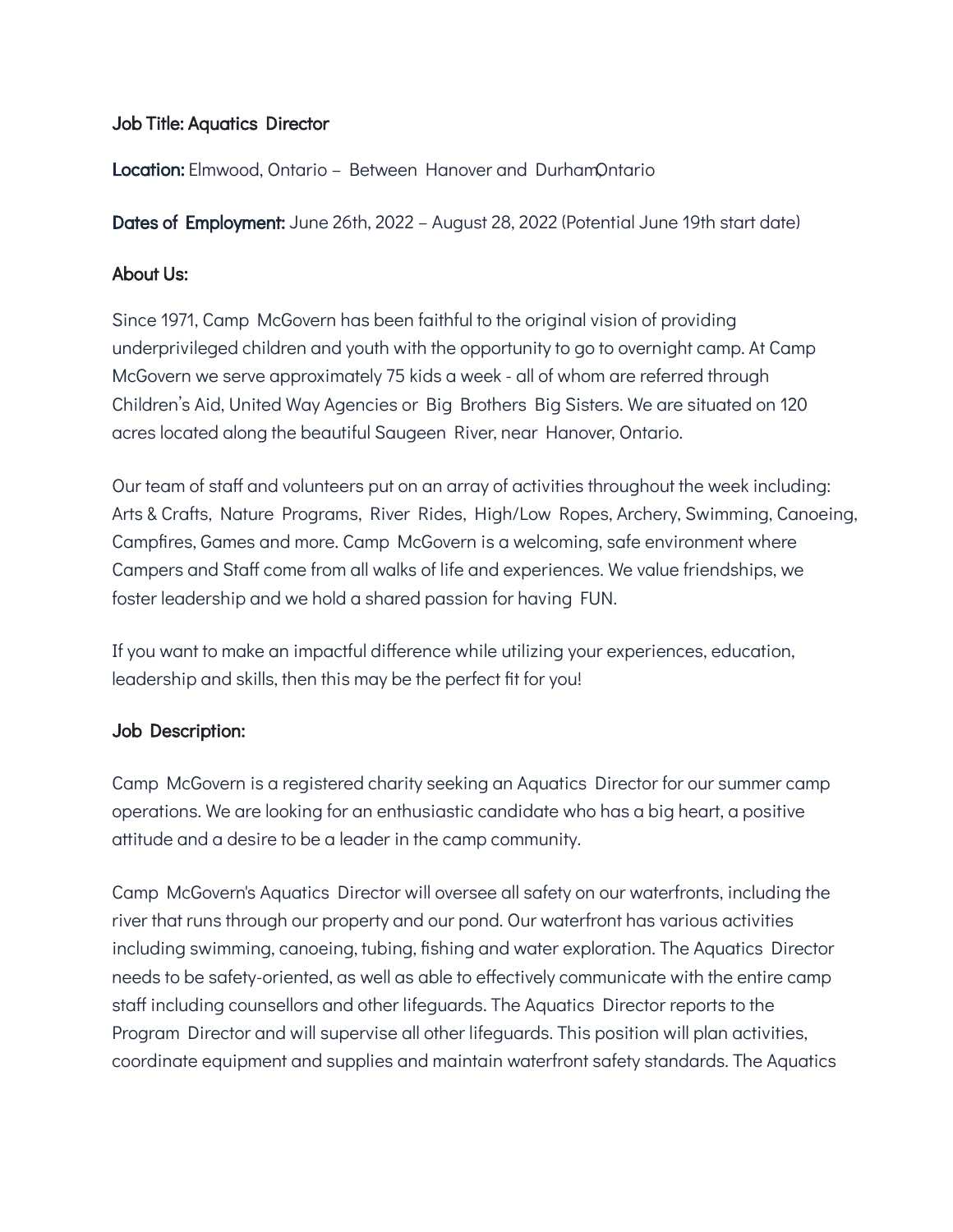Director will be responsible for examining how well the waterfront activities meet the camp's mission, vision and program objectives.

## Job Responsibilities:

- Perform lifeguarding duties at camp.
- Lead in the organizing and setting up of the waterfronts prior to the start of camp with a focus on ensuring that waterfront policies and procedures meet the required OCA standards.
- Ensure all safety policies and procedures are adhered to while being a positive presence at all times.
- Oversee camper swim requirements based on their skill level.
- Coordinate and facilitate camp free swim and polar bear dip which happens on a daily basis.
- Aid in developing and leading sessions on waterfront safety with all staff during training week.
- Manage rotational lifeguard schedules to ensure all waterfront programs have an appropriate level of supervision.
- Assume a lead role in crisis management/emergency response.
- Build positive relationships with campers and staff to ensure a safe and enjoyable camp experience.
- Document camper accomplishments on our waterfronts.
- Attend canoe trips down the Saugeen River, ensuring the safety of all paddlers.
- Facilitate team building activities for campers, and modify programs for campers with limitations.
- Conduct daily checks of all waterfront safety equipment, along with first aid supplies.
- Ensure that the waterfront area is kept tidy and safe, and report any deficiencies.
- Participate in camp special events, cabin supervision, and other camp duties as required.

Our ideal Aquatics Director:

- Fosters self-esteem, social skills, and respect for others.
- Uncovers potential for personal growth in campers.
- Nurtures mentoring, teamwork, and leadership development.